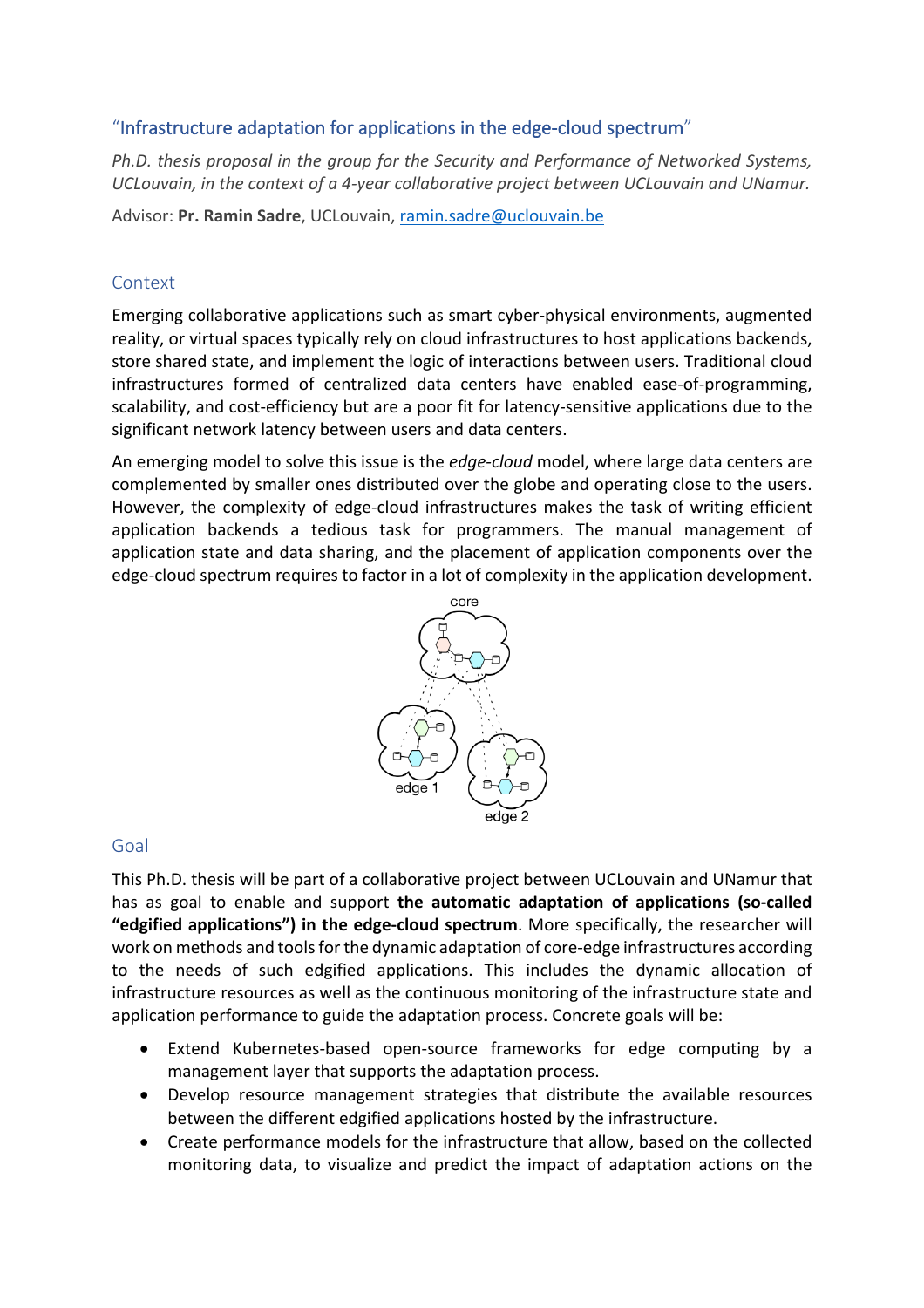performance of the applications. Ultimately, the researcher will contribute, in cooperation with other researchers working on the project, to the definition of joint models of the application, of its execution, and of its adaptation at runtime. These models and the collected data will allow the application developers to evolve the application towards more amenability to edge-cloud deployment and automated adaptation.

### Profile and skills

This thesis is particularly suited for a candidate with interests in network and infrastructure management, cloud computing, and monitoring and modeling of computer system performance.

The research will focus on a *systems* approach, meaning that the conceptual contributions must be validated by the development and evaluation of proof-of-concept prototypes. Therefore, programming skills and the will to delve into the practical aspects of containerization/virtualization tools and system monitoring is required.

In addition to the technical skills, the candidate is expected to be able to work in collaboration with other junior and senior researchers active in fields such as software engineering, database engineering, cloud computing, and security.

English will be the primary working language (i.e., speaking French is not a requirement).

#### Environment

**The Ph.D. position is funded for a total of 4 years** (competitive salary + research expenses). The Ph.D. candidate will be hosted in the group for *Security and Performance of Networked Systems* at UCLouvain's ICTEAM (Institute for Information and Communication Technologies, Electronics and Applied Mathematics). They will interact with other members of the group as well as members of ICTEAM's Cloud and Large-Scale Computing group and of the Research Center on Information Systems Engineering (PReCISE) at the University of Namur.

ICTEAM is a top-level research institute with excellent facilities. The candidate will have access to several distributed clusters with high-end, recent servers and edge resources to test the contributions. UCLouvain is Belgium's largest French-speaking university and is ranked in the first 100 institutions for computer science and information systems by the QS World University Ranking. The position is in Louvain-la-Neuve, a modern city 30 km south of Brussels with excellent quality of life and connectivity to Belgium, Europe, and the world.

#### Application

Interested students should send an application file (PDF only, in English) with the following information to both of the promoter:

- An up-to-date CV;
- Link to a copy of the publication(s), if any, and to Masters' thesis;
- If applicable, a link to a GitHub (or similar) profile with examples of personal software contributions;
- Masters' degree transcripts;
- The name and emails of up to three reference persons able to provide an assessment of the application. Reference letters sent by the applicant her/himself will be ignored;